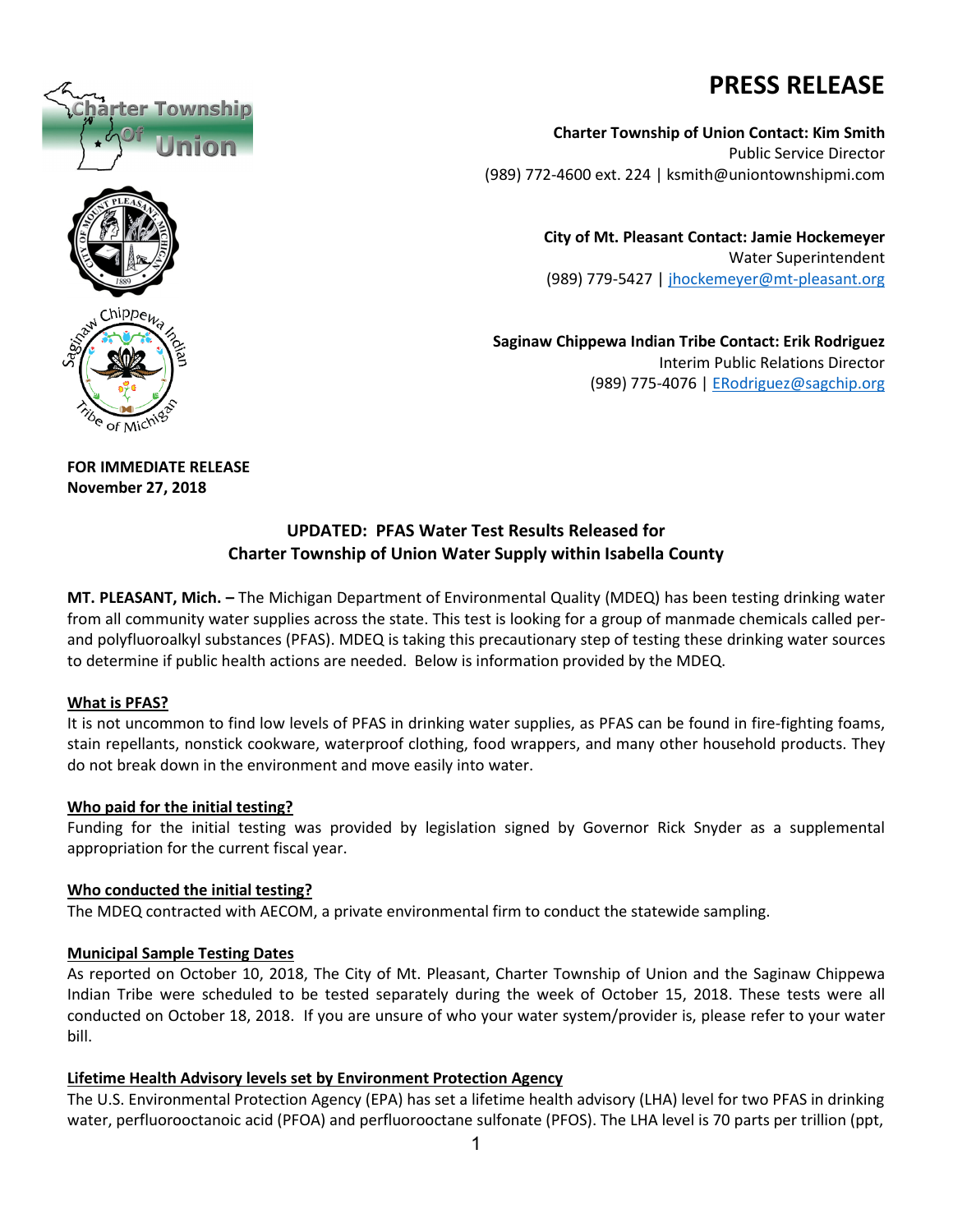which is the equivalent of one drop of water in 20 Olympic-size swimming pools) for PFOA and PFOS combined, or individually if only one is present. The State of Michigan is using 70 ppt for decision making purposes.

# **Test Results**

The following test results were provided by the MDEQ and can be found on the Michigan PFAS Action Response Team website[, www.michigan.gov/pfasresponse.](http://www.michigan.gov/pfasresponse)

# **UPDATED: Charter Township of Union Test Results**

**Charter Township of Union's** results show that of the three sites tested for PFOA and PFOS, two sites were found to be non-detects, and one site came back at 6 ppt. This level is below the EPA's lifetime health advisory of 70 ppt.

Based on the 6 ppt test result, local officials will be working in tandem with the MDEQ to conduct follow-up sampling and evaluation.

## **Can I drink the water?**

With the information available at this time, and the test results received from the MDEQ, there is no reason to believe the water is unsafe to drink. If you have individual concerns, please refer to the resources provided below.

#### **At-Home Water Filtration Systems and Reverse Osmosis Information**

*Reverse Osmosis Drinking Water Treatment Systems – NSF/ANSI Certified 58*  These systems and replacement cartridges can be found locally in-store or online at these major retailers: Meijer,

Walmart, Home Depot, Menards, Lowes, Culligan and Amazon.

#### *Water Filtration Systems – NSF/ANSI Certified P473*

These systems and replacement cartridges are not as widely available, but can be found online through Walmart, Home Depot and Amazon.

If you need help installing these units, please contact a plumber or a licensed professional.

# **City of Mt. Pleasant Test Results**

As reported on November 20, **The City of Mt. Pleasant's** results show that of the PFOA and PFOS tested, a **non-detect level** was found in the water. This level is below the EPA's lifetime health advisory of 70 ppt.

#### **Can I drink the water?**

With the information available at this time, and the test results received from MDEQ, there is no reason to believe the water is unsafe to drink. If you have individual concerns, please refer to the **Updated Water Information** section provided below.